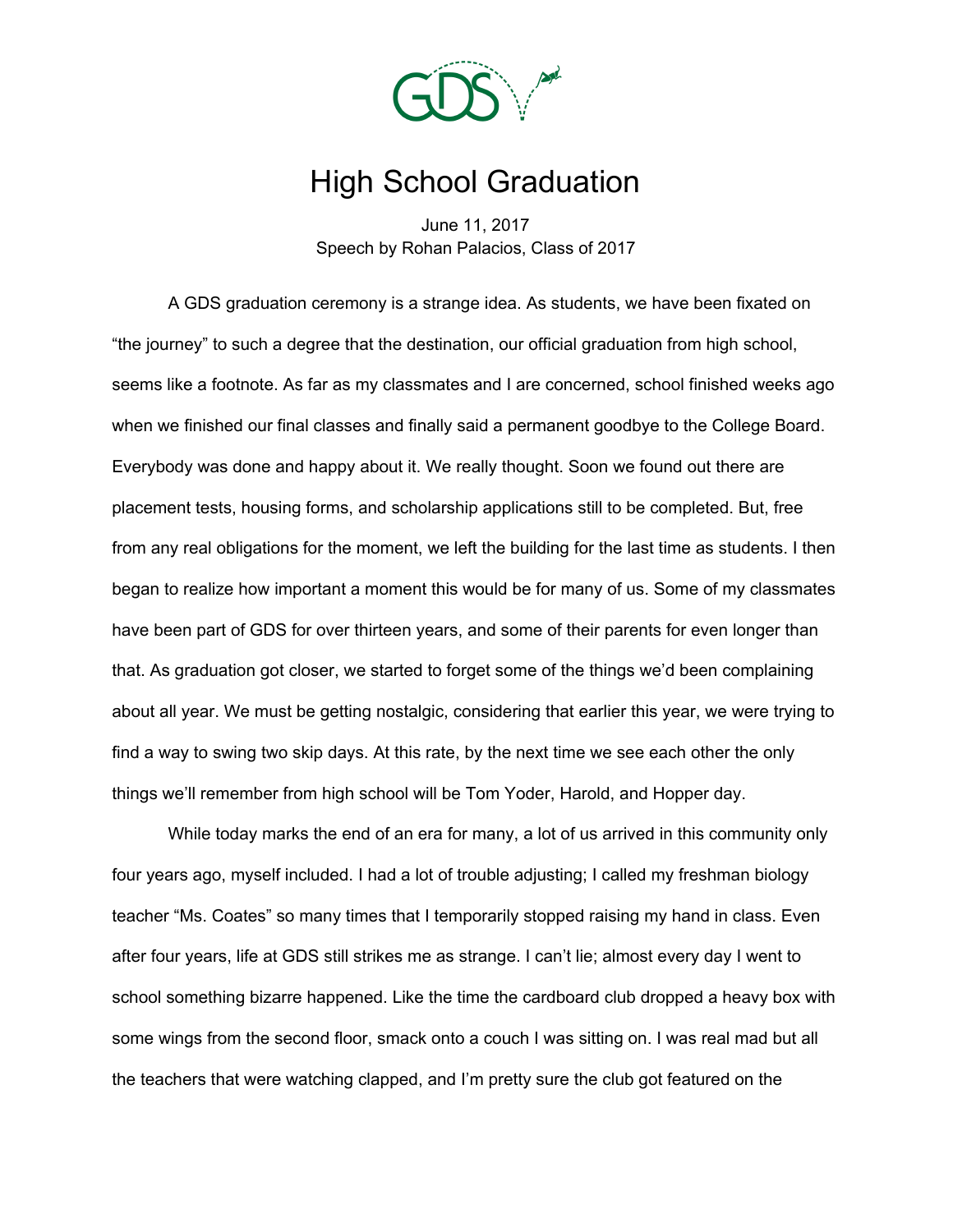website for that. Or the time I found out we had a rock climbing team...and that my little sister was going to be a star, and our family's first varsity athlete. Those are huge bragging rights for someone who left her first PE class really confused about who Tom Brady is. And I still have no clue what an Odradek is.

But, what makes GDS worthwhile is what it gives us. Schools create an artificial environment for learning, and at GDS we're insulated from a lot of the turbulence of the world we're supposed to be preparing for. Our school was not founded to give a prestigious education to the children of prestigious people, but that is often GDS's reality. We're an odd community, and in leaving we are about to meet a lot of people who will look at us funny when we talk about our intersecting identities or when we laugh anytime someone orders ranch.

Still, no one should take for granted the value of spending time here. Whatever criticisms can be made about diversity at GDS: racial, socioeconomic, or of thought, we are still a collection of unique individuals. GDS forces us to listen to each other to the degree to which it sometimes seems as though the school is pushing sensitivity training. Some people find this tiresome, but I hope that we appreciate what our mandatory exercise in empathy means for the rest of our lives. We will never again be forced to care. I've failed many times throughout high school. I've flunked tests, messed up lines, and I've sent out multiple all school emails with typos in them. But, the only times I've felt like a failure were times I failed to consider others. The times I embarrassed a classmate by speaking carelessly about something which affected them deeply. The times I failed to consider how my actions would hurt a friend. Those mistakes are the ones that keep me up at night.

In my mind that's what sets our education apart from any other school: public, private, or religious. After four years at GDS, I'm not smarter than friends who went to Wilson or Sidwell. But I do feel as though I've gained a greater appreciation for the complexity of people. The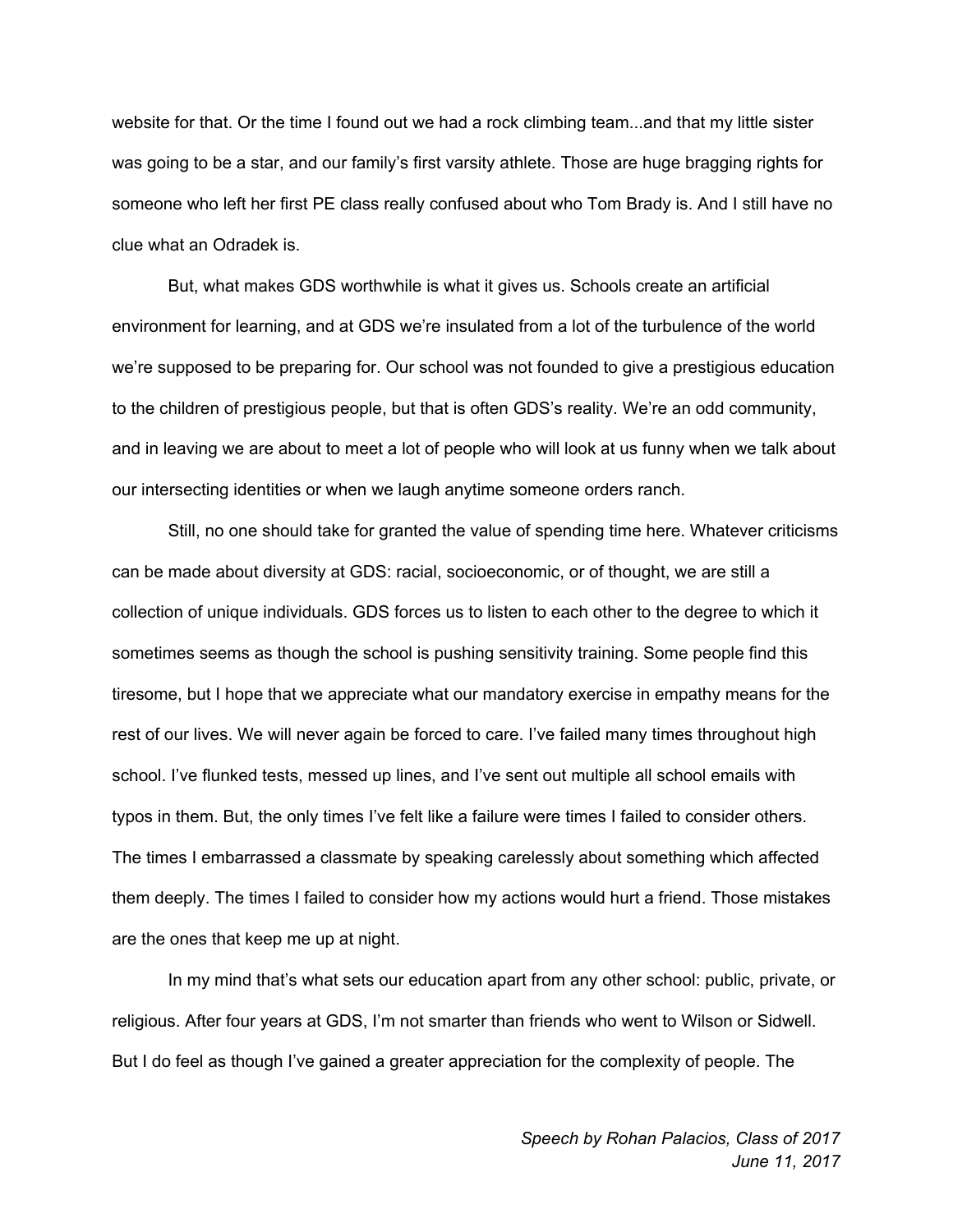world is going to ask us to compete and do everything we can to distinguish ourselves from the pack. It would be a waste of the education we got here, from each other, if life becomes a blind pursuit of our own interests. We all have ambitions for ourselves, but our behavior has far reaching implications. In high school, our influence was confined to our small community. In the future we will have real, practical power, which extends beyond our immediate surroundings. When that happens, we need to remember the lessons we learned from one another. We need to be able to see things from different perspectives and act accordingly. Empathy and understanding are traits lacking in a cynical society, but their value is very real. Just as practising them in school made us better classmates, practicing them in life will make us better people.

Today is a day to empathize with our families. Thank you to all the parents for your investment in us, and your faith that we'll be worth it one day. I'm never going to win an Oscar, so this is my best chance to fulfill a promise I've been making as long as I can remember. Thank you Mama. Thank you for teaching the virtue of patience, and *usually* modeling it. Thank you for being a constant example of the value of hard work and self-reliance. Thank you for all your sacrifices. Everything I do is for you.

To my class, you are a remarkable group of people. We've got a compelling mix of choreographers, actors, magicians, activists, singers, athletes, researchers, and writers. I don't think we'll be able to appreciate how impressive our classmates are until we spend some time apart. The one thing that we all have in common, is that over the last four years we've learned how to deal with each other. We know how to live and work together in a way that we don't share with anyone else. Whether we wanted to or not, we've spent a lot time working to understand each other. We haven't always succeeded in doing so, but I hope we never stop trying.